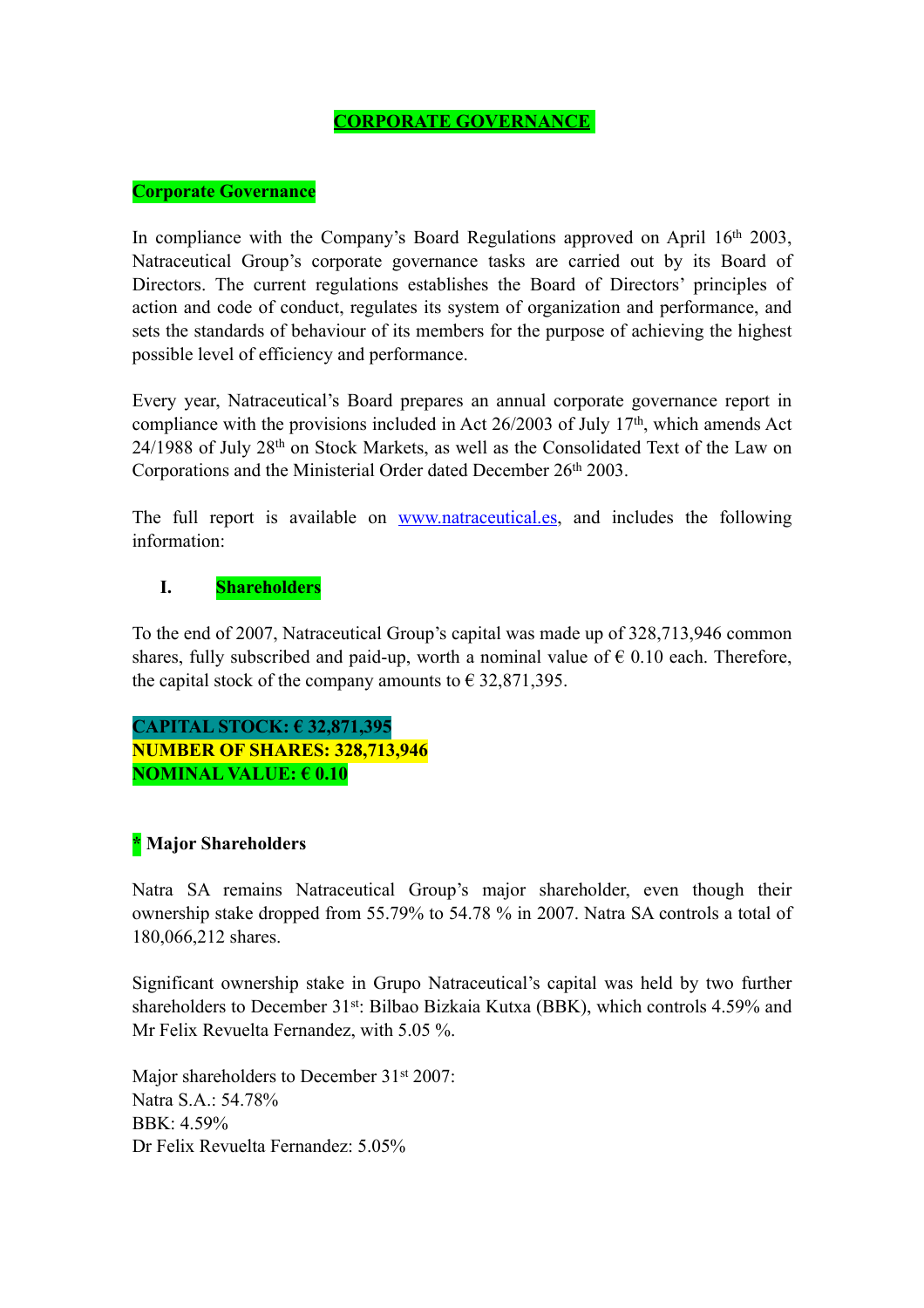### **\* Treasury Stock**

To December 31st 2007, Natraceutical Group owns 8,830,503 treasury shares acquired in financial years 2005, 2006 and 2007, for which an average price of  $\epsilon$ 1.03 was paid.

The Board of Directors was authorized by General Meeting of Shareholders held on June 25<sup>th</sup> 2007 to proceed with the buyback of company shares, either directly or through partner companies, within the limitations and requirements set by the Companies Law —with limits ranging between  $60.5$  and  $65$ — operation that the Board of Directors duly executed.

### **2. Board of Directors**

\* Roles

The Board of Directors' main roles are the supervision and control of the Company. Both the Management Team and executive bodies are assigned the tasks of management of the company's ordinary business activities.

The criteria governing the Board of Directors' performance is the long-term maximization of the company's equity, in strict accordance with the ethical principles and values required to ensure sound business development and responsibility.

The Board of Directors held 12 meetings in 2007.

### \* Structure

Following Good Governance Standards' recommendations, Natraceutical, S.A.'s Board of Directors includes seven members to enable sound, efficient and participative operation and performance.

To the end of the financial year 2007, the Board's structure was as follows: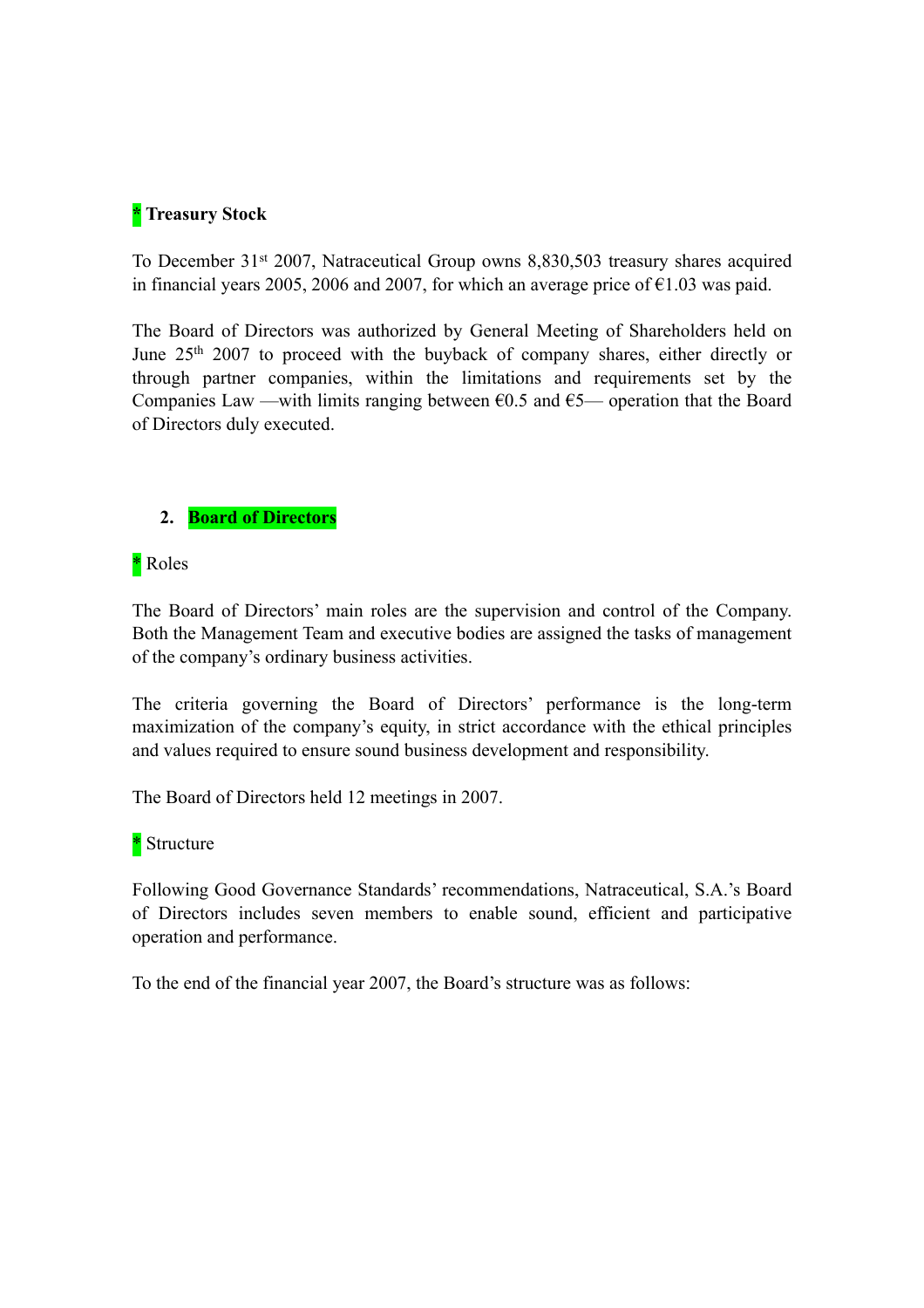| <b>POSITION</b>        | <b>NAME</b>           | <b>REPRESENTED BY</b> | <b>TITLE</b>              |
|------------------------|-----------------------|-----------------------|---------------------------|
| <b>CHAIRMAN</b>        | Xavier Adsera Gebelli |                       | <b>Executive Director</b> |
|                        | Jose Vicente Pons     |                       |                           |
| <b>CHIEF EXECUTIVE</b> | Andreu                |                       | <b>Executive Director</b> |
| MEMBER OF THE          |                       |                       | Director representing     |
| <b>BOARD</b>           | Natra SA              | <b>Manuel Moreno</b>  | major shareholder         |
| MEMBER OF THE          |                       |                       |                           |
| <b>BOARD</b>           | Jose Manuel Serra     |                       | Independent Director      |
| MEMBER OF THE          |                       |                       | Director representing     |
| <b>BOARD</b>           | BMS Prom. Y Des.      | José Luis Navarro     | major shareholder         |
| MEMBER OF THE          |                       |                       | Director representing     |
| <b>BOARD</b>           | Juan Ignacio Egaña    |                       | major shareholder         |
| MEMBER OF THE          |                       |                       | Director representing     |
| <b>BOARD</b>           | Alicia Vivanco        |                       | major shareholder         |

On December 17th 2007, Member of the Board Nozar S.A. informed the Board of their resignation, without specifying a reason, via letter sent to the Secretary of the Board. The Board of Directors accepted their resignation as Member of the Board during the meeting held on December 18th 2007.

Members of the Board do not own any stake and / or held positions in any other companies whose activities are identical, analogous or complementary to the social purpose of the Company —with the sole exception of the Group's Subsidiaries of the Group which Natraceutical S.A. belongs to.

## **\* Stock ownership held by the Members of the Board**

To the end of the year 2007, the Members of the Board owned, either directly or indirectly, 189,572,205 shares, or 57.67% of the corporate capital, broken down as follows:

| <b>MEMBER</b>         | <b>DIRECT SHARES</b> | <b>INDIRECT SHARES</b> | $\%$   |
|-----------------------|----------------------|------------------------|--------|
| Natra SA              | 180,066,212          |                        | 54.779 |
| BMS Prom. y Des.      | 6,893,131            | 1,498,936              | 2.553  |
| Juan Ignacio Egaña    | 1,104,479            |                        | 0.336  |
| Jose Vicente Pons     |                      |                        |        |
| Andreu                | 7,776                |                        | 0.002  |
| Alicia Vivanco        | 1,000                |                        |        |
| Xavier Adsera Gebelli | 427                  | 244                    |        |
|                       |                      |                        |        |

### **\* Remuneration to Directors**

All combined payments made to Directors of the parent company during the year 2007 including allowances, salaries and wages, amounted to  $\epsilon$ 102,000. In addition, in the same year, Directors held executive positions for which they were paid  $E173,000$ , which were fully paid by December 31<sup>st</sup> 2007.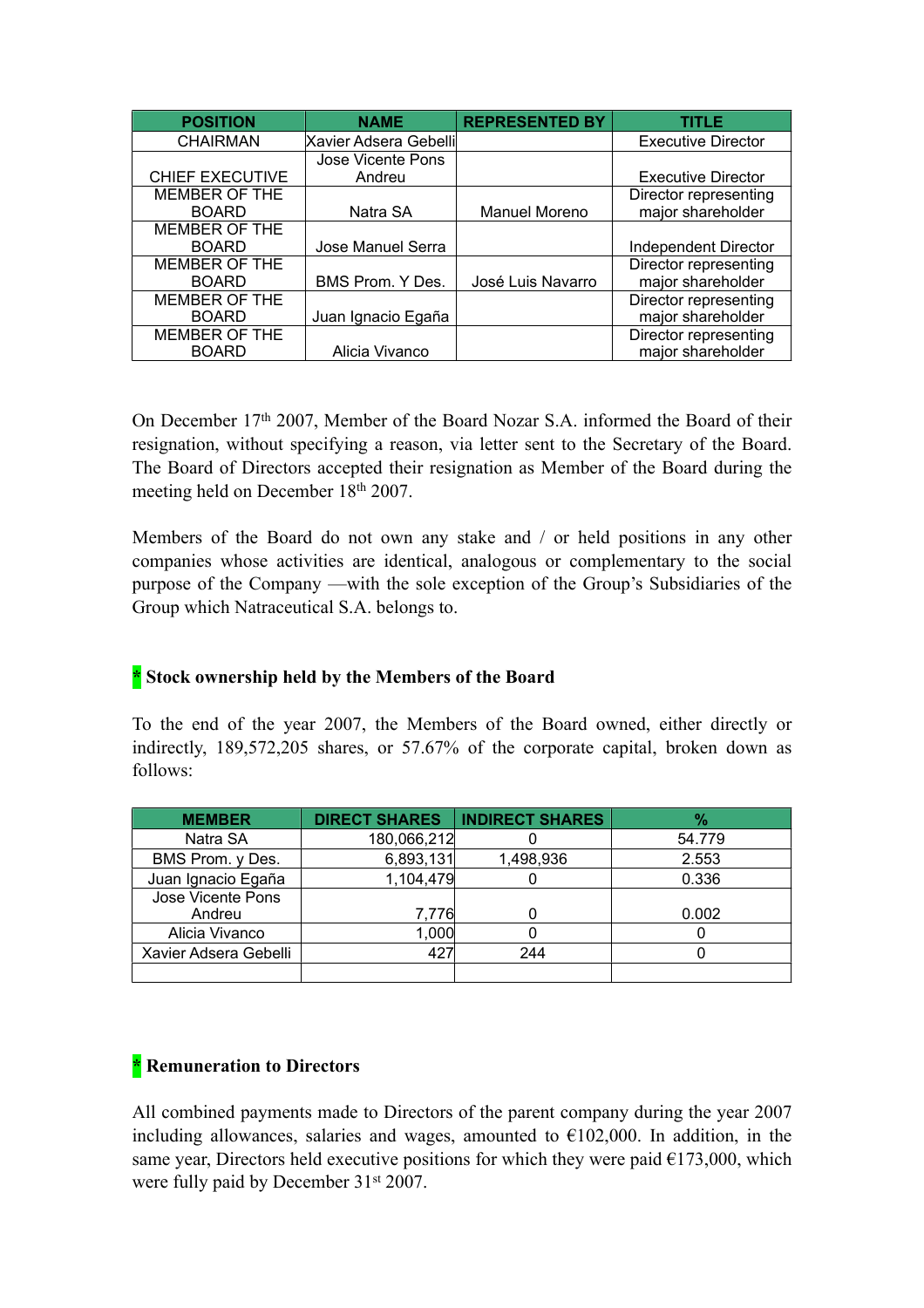To December 31st 2007, there are no advances, pension fund commitments, life insurance policies or any other obligations corresponding to former and current members of the Board of Directors.

### **Performance Regulations**

The Board is governed by regulations set by the Companies Law for this institution, its Articles of Incorporation and own operating development regulations specified in the Board Regulations, which can be viewed on the website [www.natraceutical.es,](http://www.natraceutical.es) in the Corporate Governance sub-section "Information for Shareholders and Investors". Said website also includes the full Articles of Incorporation. The Board's Regulations describes and regulates situations such as conflicts of interest, use of company assets, use of non-public information, involvement in business opportunities by Directors who, as holders of said positions, had exclusive access to information on said opportunities, and transactions with Members and / or major shareholders. No events or incidents corresponding to said situations occur during 2007.

Members are provided with updated information on the financial and economic standing of both the Company and the Group during the meetings of the Board. Furthermore, these meetings also serve to discuss relevant investment and disinvestment issues, plus any other relevant matters in relation to the Company's course of business. Besides the information received during meetings, Members are entitled to request any information they may deem convenient or necessary for their respective positions in the Board.

## **3. Audit Committee**

During the year 2007, the Board of Directors was supported by the Audit Committee, which, even though it does not hold the category of corporate governing body, it operates as an instrument at the service of the Board.

The Audit Committee is in charge of the following tasks:

- Proposing the appointment of the Financial Auditor, the corresponding terms of contract and, where appropriate, dismissal or renewal of commission.
- Ensuring that all internal audit and control system procedures are appropriate and sound.
- Reviewing all audit processes and conclusions in conjunction with an external auditor.
- Supervising the correct application of generally accepted accounting principles (GAAP).

Currently, the Audit Committee does not yet have its own regulatory framework. Audit activities are governed by the Board of Directors' Regulations.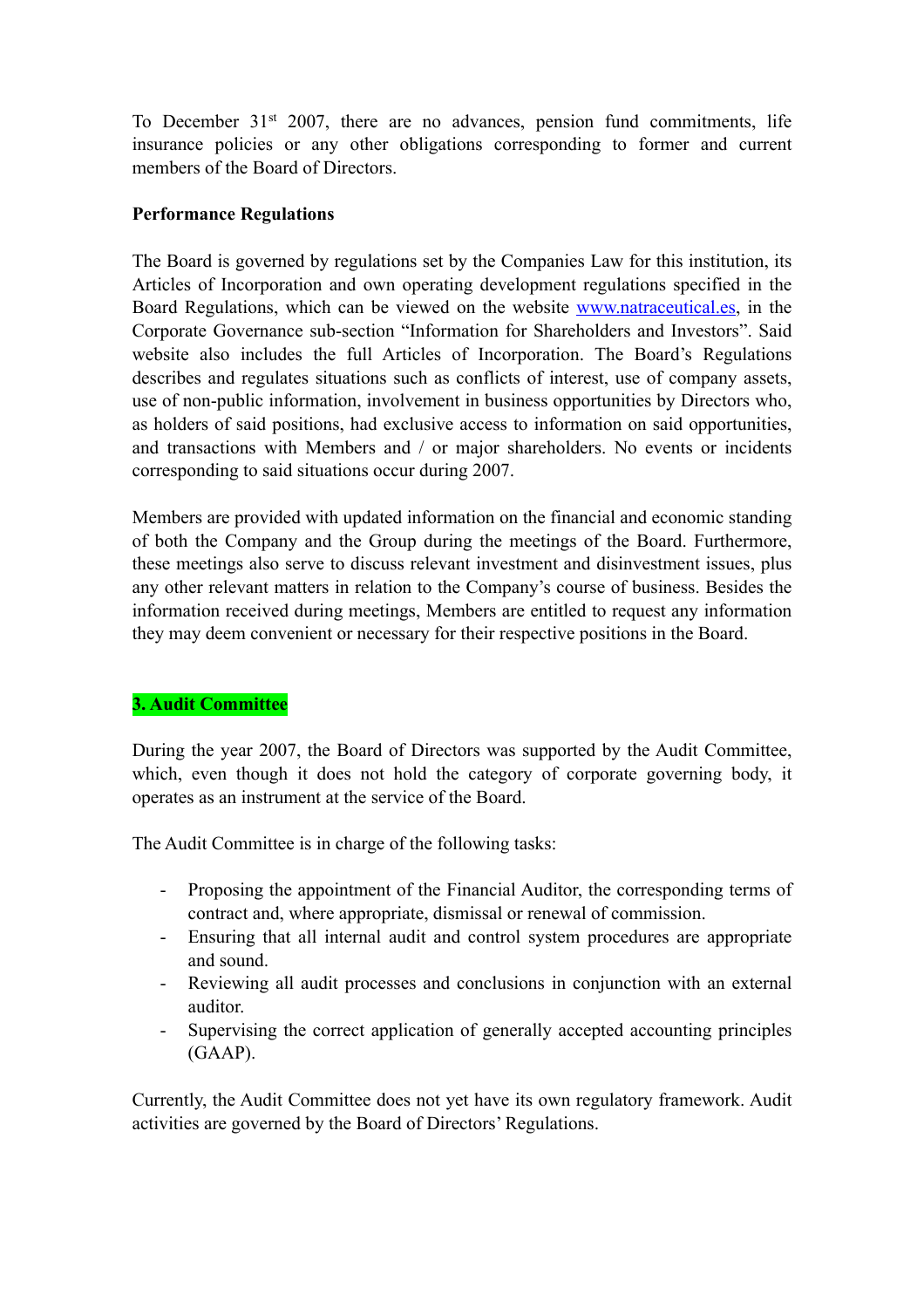### **\*Fees paid to the Group's auditors**

No members of the Audit Committee are paid any fees whatsoever for their membership. All fees corresponding to annual account audit services provided to Natraceutical Group's companies in 2007 amounted to  $\epsilon$  360,000 euros:  $\epsilon$  76,000 corresponding to the senior auditor,  $\epsilon$  187,000 to other firms associated with the senior auditor's firm, and  $\epsilon$  97,000 paid to other auditors. The senior auditor was paid  $\epsilon$  2,000 in fees for non-audit services, plus  $\epsilon$  37,000 for services provided by other firms associated with the senior auditor's firm.

#### **4. Appointment and Remuneration Committee**

The main task of the Appointment and Remuneration Committee, which holds meetings at least twice a year, is to offer proposals to the Board of Directors in connection with:

- The Group's top-level compensation policies.

- The general guidelines governing the Group's / subsidiaries' compensation policies.

- Making recommendations to the Board, for later proposal to the General Meeting of Shareholders, regarding systems of compensation to directors as well as systems of participation of directors and staff in Natraceutical's corporate capital.

- Assessment of all operations involving parties connected in any way to the Company. In the event that any member of the Committee is in any way connected to any such operation, this member shall not participate in the corresponding assessment.

- The conditions and characteristics of all plans involving company equity options, and the directors and staff they are intended for.

The members of the Appointment and Remuneration Committee do not receive any payment whatsoever in connection with their Committee positions.

## **5. General Shareholders Meeting**

The General Shareholders Meeting held on June 25<sup>th</sup> 2007, the only meeting held in said year, was attended in person by 69.22% of the company's ownership, while 3.56% was represented by appointed agents. Therefore, 72.78% of the capital was represented at the meeting.

### **\*List of resolutions passed by the Shareholders Meeting in 2007**

The following resolutions were passed by the General Shareholders Meeting held on June 25th 2007:

- Approval of the 2006 Individual and Consolidated Annual Accounts.

- Approval of the allocations of the year's results including  $\epsilon$  223,289 to legal reserve,  $\epsilon$ 

357,084 to offset accumulated losses; and  $\epsilon$  1,652,521 to voluntary reserve.

- Increasing the number of members of the Board of Directors to eight.